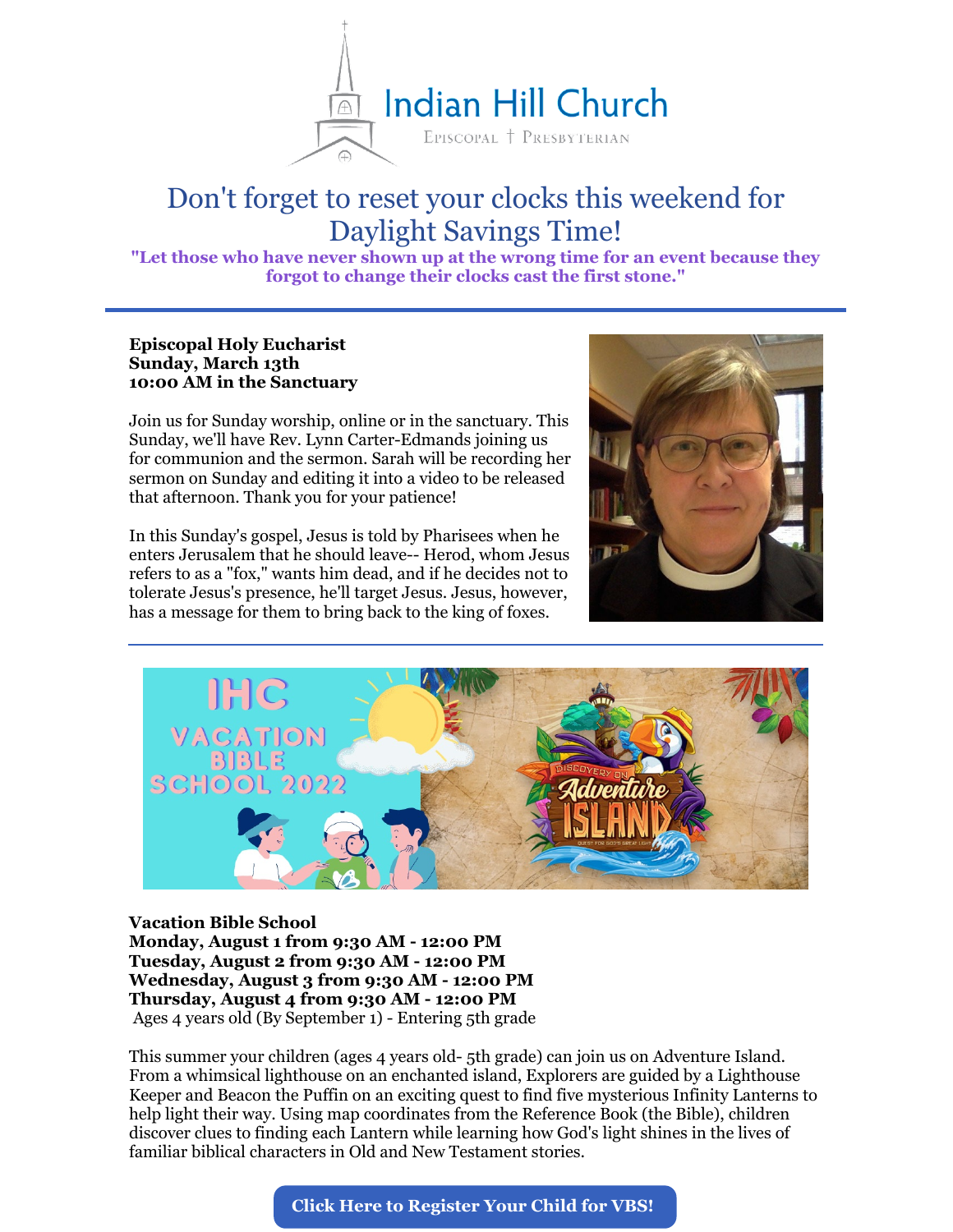

## **Coffee Hour after Services**

GOOD NEWS!

With the relaxing of Covid restrictions, we are happy to announce the return of Coffee Hour. **At this time we are asking members to sign up to bring a fresh baked good or fruit tray on a given Sunday.** Sign up sheets will be on the table at each coffee hour, as well as posted on the bulletin board and on Sign-up Genius. We are looking forward to gathering together in fellowship once again!

**Sign up to bring [pastries](https://www.signupgenius.com/go/9040a4aa9a628ab9-indian) and/or fruit here!**

#### **Hygiene and First Aid Item Collection Sunday, March 13th After the Service**

Following this Sunday's service, the IHC youth groups will be collecting and putting together relief boxes with hygiene and first aid supplies. These supplies are to benefit the people of Ukraine. The IHC youth are gratefully and happily accepting any donations! For more information, contact Amy Clark (aclark@indianhillchurch.org).





**March 13, 10:00 AM –** Episcopal Holy Eucharist **March 20, 10:00 AM –** Presbyterian Morning Worship **March 27, 10:00 AM –** Episcopal Holy Eucharist **April 3, 10:00 AM –** Presbyterian Morning Worship **April 10, 10:00 AM –** Palm Sunday, Episcopal Holy Eucharist **April 14, 6:30 PM –** Maundy Thursday, light supper and Presbyterian Holy Communion **April 15, 6:30 PM –** Good Friday, Episcopal Liturgy for Good Friday **April 17, 9:00 AM –** Easter Sunday, Presbyterian Morning Worship **April 17, 10:15 AM –** Easter Sunday, Young Family Service followed by Easter Egg Hunt **April 17, 11:00 AM –** Easter Sunday, Episcopal Holy Eucharist

## **Indian Hill Nursery New Instagram Page: @ihcnursery**

Have you seen the newest Instagram page for IHCNS? If you want to